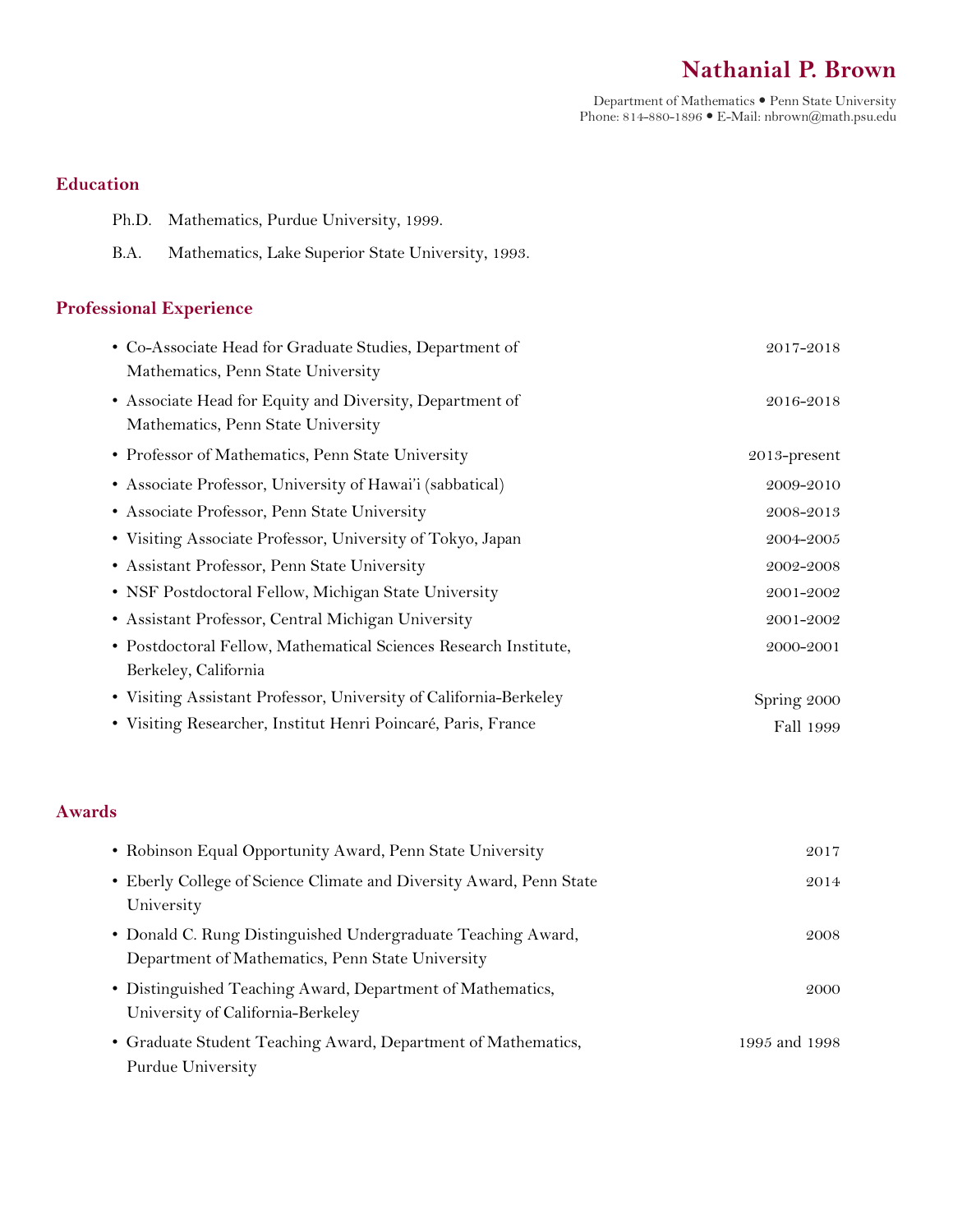# **Teaching**

### **Millennium Scholars**

I've coordinated the math component of Penn State's Millennium Scholars Program since its inception in 2013, which includes teaching a real-analysis based calculus course during their summer bridge.

### **Graduate Courses**

I've taught several graduate courses on C\*-algebras, von Neumann algebras and special topics. I've also supervised numerous reading courses, from introductory functional analysis to cutting-edge research (e.g. nuclear dimension).

### **Graduate Textbook**

In 2008, Narutaka Ozawa and I published an advanced graduate-level textbook "C\*-algebras and finite-dimensional approximations."

### **Undergraduate Courses**

I've taught all levels of calculus; partial differential equations; linear algebra; real analysis; numerical analysis; discrete math; and topology.

# **Advising and Mentoring**

# **Postdoctoral Mentees**

- Sarah Browne, 2017 present.
- Jianchao Wu, 2016 present.
- José Carrión, NSF Postdoc, 2013-2015.

# **PhD Students**

- Hung-Chang Liao, PhD 2016.
- Aleksey Zelenberg, PhD 2015.
- Michael Tseng, PhD 2012.
- External examiner for the Ph.D. theses of Alessandro Vignati, York University (2017); Valerio Capraro, University Roma Tor Vergata (2011); Luis Santiago, University of Toronto (2008); Alin Cuiperca, University of Toronto (2008); David Kerr, University of Toronto (2001).
- Served on many comprehensive exam and thesis committees of Penn State PhD students.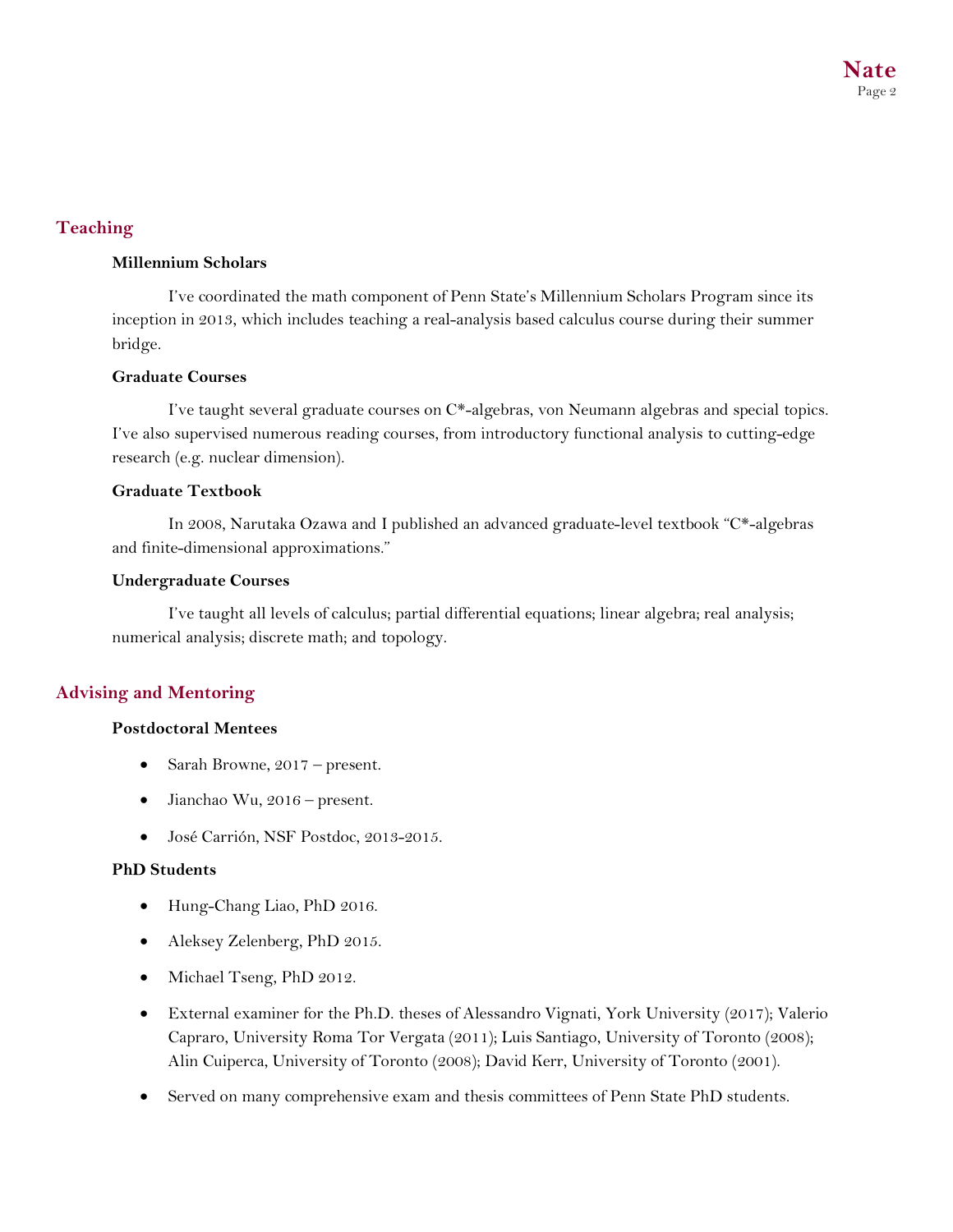# **Undergraduate Students**

- I serve as an Alliance Mentor for Math Alliance, the nation's largest network devoted to ensuring every underrepresented or underserved student with talent and ambition has an opportunity to pursue a PhD in mathematics. I mentored Tyrone Brock (University of Arkansas at Pine Bluff) and Michael Zazula (Kean University) in 2017, and Thomas Benitez (Cal State Longbeach) and Jonathan Tostado-Marquez (Swarthmore College) in 2018.
- Since 2010 I've served as academic adviser for 4–6 Schreyer Honors College students per year.

# **Service**

# **Public**

- In 2009, Melissa Wilson (then a graduate student at Penn State) and I wrote several public service announcement-type spots promoting STEM to children. We worked with the local PBS station, WPSU, to shoot and edit eight videos. These videos aired during children's programming from 2010-2013. www.youtube.com/view\_play\_list?p=AB85BA8C92A1BFA8
- In August 2014, Lilith Antinori (then an undergraduate student at Penn State) and I launched the website stemfeminist.com. This site gives voice to women and allies in STEM fields who experience sexism. I am the financier and sole administrator of the site.
- In December 2014, Diane Henderson and I organized and hosted a public screening of the Empowerment Project.

# **Profession**

- Editor of Transactions of the American Mathematical Society (2012-2014).
- Grant review panelist for National Science Foundation.
- Grant proposal reviewer for Natural Sciences and Engineering Research Council of Canada.
- External reviewer for the promotion and tenure cases of 12 colleagues.

# **Penn State University**

- STEM Museum Committee (2015-2016).
- Search Committee for Director of Millennium Scholars Program, Chair (2017-2018).

# **Eberly College of Science**

- STRIDE Team (2018 present).
- Service and Mentoring Task Force (2017 2018).
- Committee of Associate Heads for Equity and Diversity, Chair (2017-2018).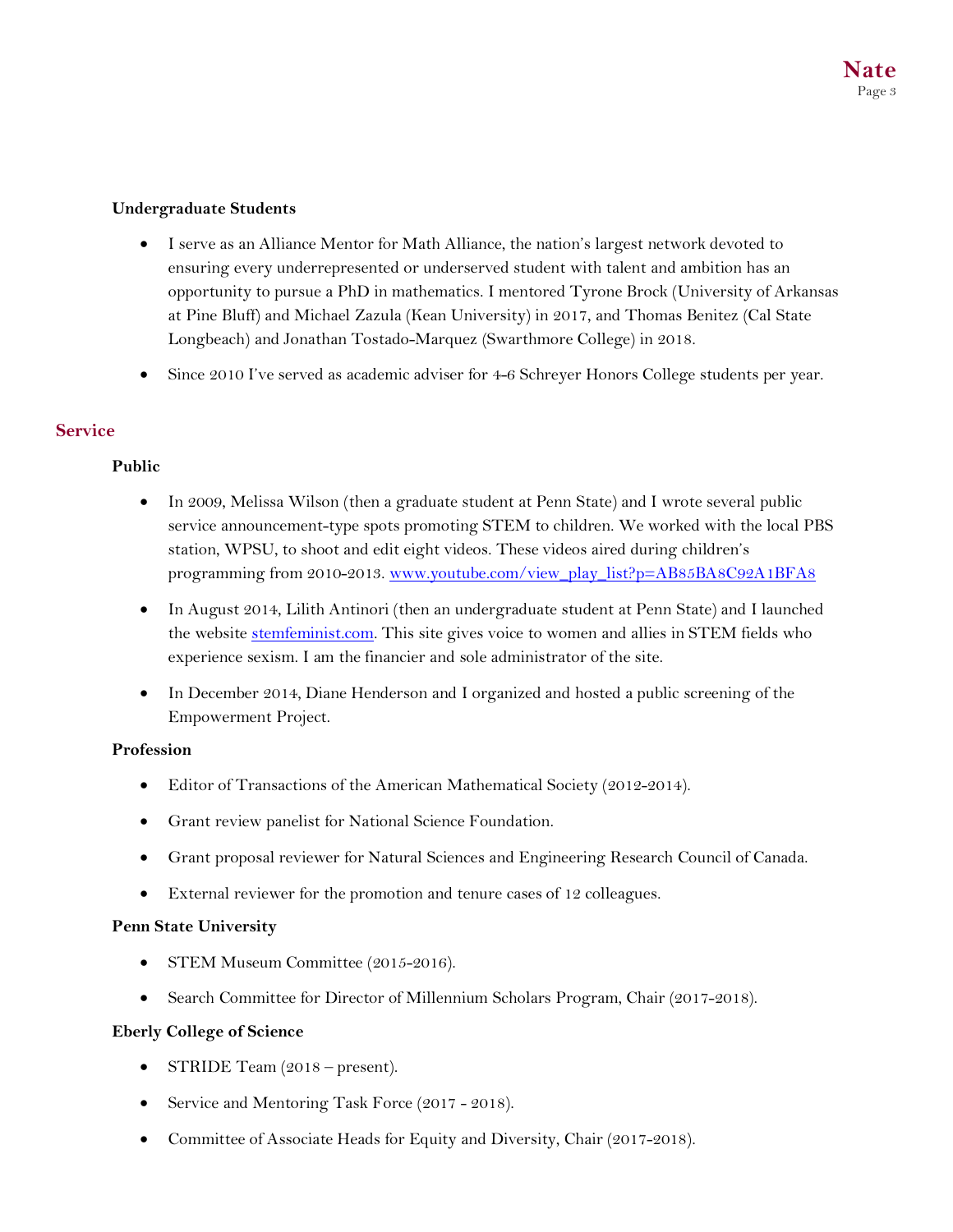- Search committee for ECoS Data Analyst position (2017).
- Search Committee for Associate Dean for Diversity and Inclusion (2017).
- Inclusive Workplace Subcommittee (2015).
- Climate and Diversity Committee (2014-2017).
- Graduate Student Initiatives Subcommittee, Chair (2014-2017).
- Staff Advisory Committee, external evaluator (2012).
- United Way Committee (2008-2016).

#### **Department of Mathematics**

- Graduate Studies Committee, Chair (2017-2018).
- Personnel Committee (2016-2018).
- Climate and Diversity Committee (2016-2017).
- Promotion and Tenure Committee (2014-2017).
- Department Head Search Committee (2012).
- Maintain departmental Facebook page, with Diane Henderson (2011-present).
- Analysis Qualifying Exam Committee (2008).
- Climate and Diversity Committee, co-Chair (2006-2009).
- Undergraduate Studies Committee (2003-2006, 2009-2012, 2015-2017).
- Graduate Teaching Assistant Oversight Committee (2002-2003, 2010-2013).

#### **Grants**

#### **Research1**

- "Noncommutative Dimension Theories"; NSF Award Number:1564401; 06/01/2016- 5/31/2019; \$527,000.
- "Nuclearity, Group C\*-algebras and II\_1-factors"; NSF Award Number:1201385; 07/01/2012- 06/30/2016; \$220,000.
- "Approximation Theory and Operator Algebras"; NSF Award Number:0856197; 07/15/2009- 06/30/2013; \$216,623.
- "Approximation Theory and C\*-algebras"; NSF Award Number:0554870; 06/15/2006- 6/14/2009; \$147,516.
- "Invariant Means and Representation Theory of C\*-algebras"; NSF Award Number:0244807; 05/01/2003-4/30/2006; \$118,226.

<sup>&</sup>lt;sup>1</sup> All research grants are single-PI and all work was carried out at Penn State University.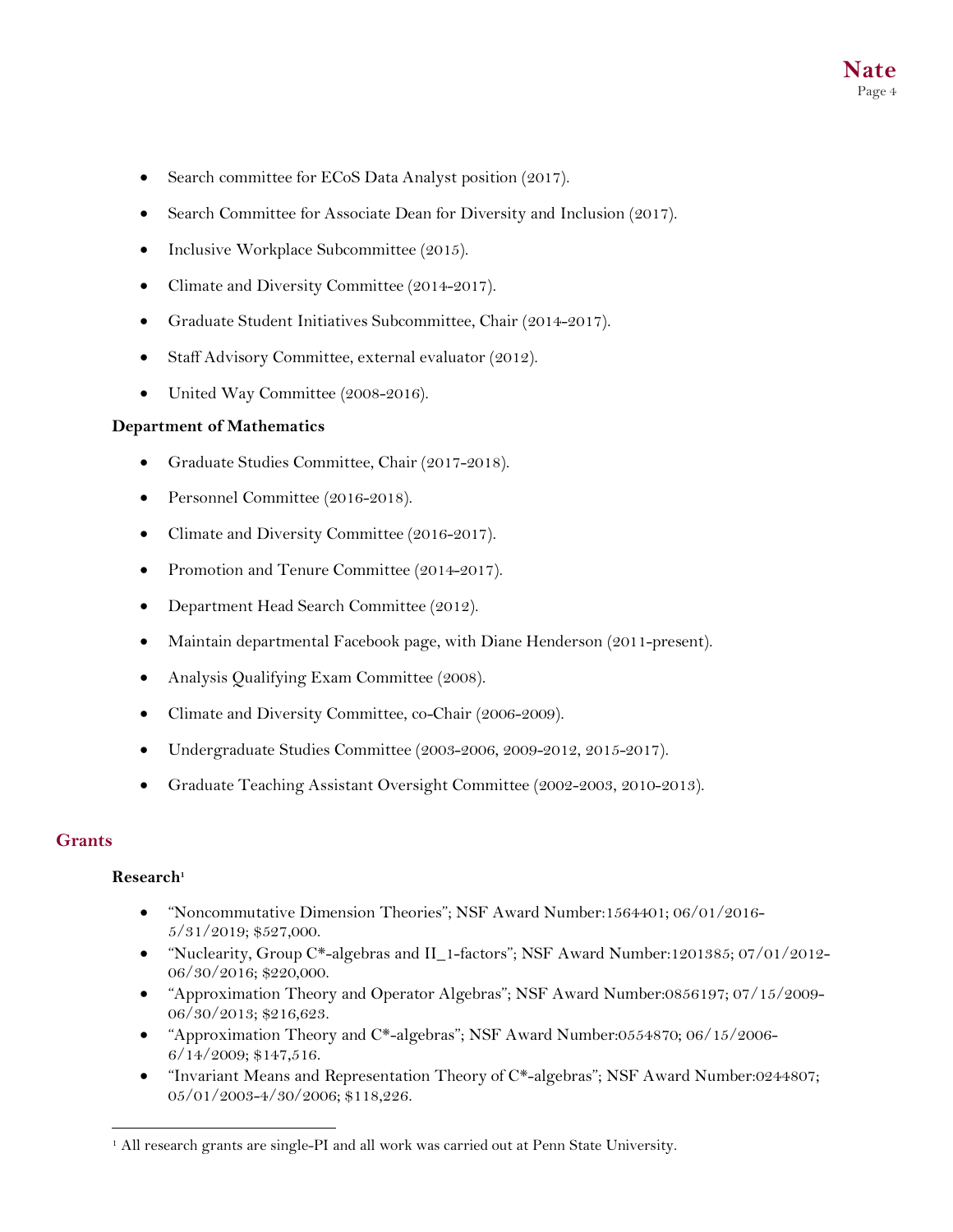# **Conference**

- "US Participation in the ICM Operator Algebras Satellite Conference"; NSF Award Number 1763278; Principal Investigator: Nathanial P. Brown; Co-Principal Investigator:; Organization: Pennsylvania State Univ; 06/01/2018-5/31/2019; \$32,000.
- "US Participation in the Centre de Recerca Matematica Research Program: Operator Algebras: Dynamics and Interactions"; NSF Award Number:1665118; Principal Investigator: Nathanial Brown; Co-Principal Investigator:; Organization: Pennsylvania State Univ; 03/01/2017- 2/28/2018; \$43,500.
- "Noncommutative Dimension Theories: Connections and Applications"; NSF Award Number:1546917; Principal Investigator: Nathanial Brown; Co-Principal Investigator: Rufus Willett, Guoliang Yu; Organization: Pennsylvania State Univ; 11/01/2015-10/31/2016; \$44,014.
- "The Cuntz Semigroup and Classification of C\*-algebras"; NSF Award Number:1067890; Principal Investigator: Nathanial Brown; Co-Principal Investigator: Andrew Toms; Organization: Pennsylvania State Univ; 03/01/2011-2/28/2012; \$80,500.
- "Conference Support: Sixth East Coast Operator Algebras Symposium"; NSF Award Number:0803490; Principal Investigator: Nigel Higson; Co-Principal Investigator: John Roe, Nathanial Brown; Organization: Pennsylvania State Univ; 02/01/2008-1/31/2009; \$27,600.

# **Outreach**

• "Public Service Announcements Promoting Careers in Science and Mathematics"; Outreach Thematic Initiative Fund, Penn State University; Co-Principle Investigators: Babs Bengston, Nathanial Brown, Barbara Houtz, Betsy Hutton, Melissa Wilson; 05/01/09-12/31/09; \$11,180.

# **Conference Organization**

- 1. "ICM Operator Algebras Satellite Conference," Florianópolis, Brazil (July 2018).
- 2. "Workshop on Noncommutative Dimension Theories," Texas A&M University, College Station, Texas (February 2018).
- 3. "Operator Algebras: Dynamics and Interactions" at the Centre de Recerca Matemàtica in Barcelona, Spain (March-July, 2017).
- 4. Focused Research Group Steering Committee Meeting, University of Hawaii, Honolulu, Hawaii (November 2016).
- 5. "Noncommutative Dimension Theories," University of Hawaii, Honolulu, Hawaii (November 2015).
- 6. "Topological and algebraic regularity properties of nuclear C\*-algebras," National Science Foundation/Conference Board of the Mathematical Sciences regional conference in the mathematical sciences, University of Louisiana at Lafayette, Lafayette, Louisiana (May 2012).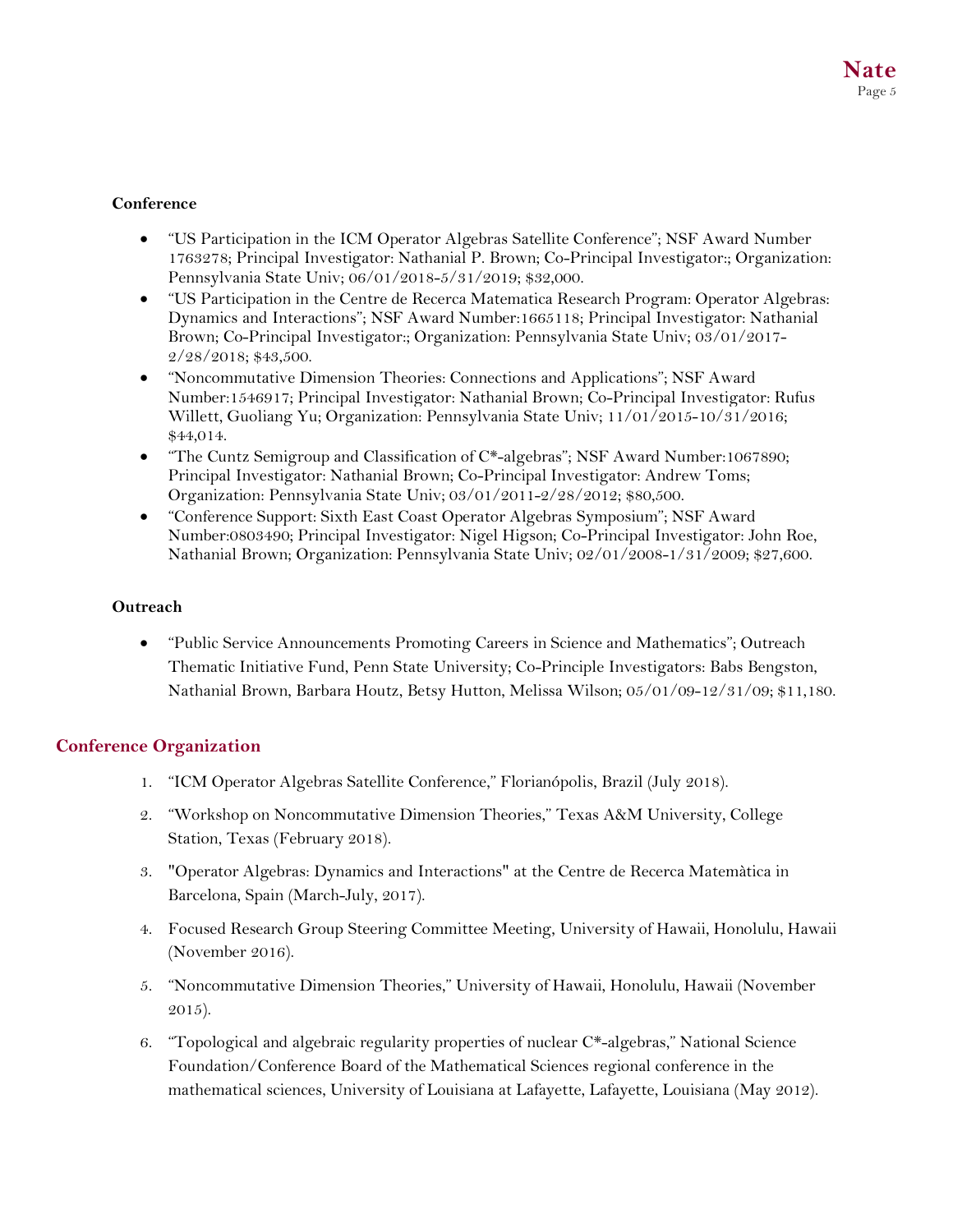- 7. "The Cuntz Semigroup," American Institute of Mathematics, Palo Alto, California (November 2009).
- 8. "Sixth East Coast Operator Algebra Symposium," Penn State University, University Park (October 2008).

# **Publications2**

# **Book**

1. Brown, Nathanial; Ozawa, Narutaka *C\*-algebras and finite-dimensional approximations*. Graduate Studies in Mathematics, 88. American Mathematical Society, Providence, RI, 2008. xvi+509 pp.

# **Papers**

- 1. Bosa, Joan; Brown, Nathanial; Sato, Yasuhiko; Tikuisis, Aaron; White, Stuart; Winter, Wilhelm *Covering dimension of C\*-algebras and two-coloured classification,* Memoirs of the American Mathematical Society, 257 (2018), no. 1233, vi+97pp.
- 2. Brown, Nathanial; Tikuisis, Aaron; Zelenberg, Aleksey *Rohklin dimension for C\*-correspondences*, Houston Journal of Mathematics, 44 (2018), 613-643.
- 3. Brown, Nathanial; Carrión, José; White, Stuart *Decomposable approximations revisited,* Operator algebras and applications: The Abel Symposium 2015. Abel Symposia 12, editors Carlsen, Larsen, Neshveyev and Skau, 45-59, Springer, 2016.
- 4. Brown, Nathanial; Guentner, Erik *New C\*-completions of discrete groups and related spaces,* Bulletin of the London Mathematical Society, 45 (2013), 1181-1193.
- 5. Brown, Nathanial; Capraro, Valario *Groups associated to II\_1-factors*, Journal of Functional Analysis, 263 (2013), 493-507.
- 6. Brown, Nathanial *Generalized inductive limits of quasidiagonal C\$-algebras*, Journal of Functional Analysis, 262 (2012), 451-462.
- 7. Brown, Nathanial *Topological dynamical systems associated to II\_1-factors*, Advances in Mathematics, 227 (2011), 1665-1699.
- 8. Brown, Nathanial; Winter, Wilhelm *Quasitraces are traces: A simple proof of the finite-nucleardimension case*, with W. Winter, Comptes Rendus Mathématiques de l'Académie des Sciences. La Société Royal du Canada, 33 (2011), 44-49.
- 9. Brown, Nathanial *The symbiosis of C\*- and W\*-algebras*, Contemporary Mathematics, 534 (2011), 121-155.
- 10. Brown, Nathanial; Ciuperca, Alin *Isomorphism of Hilbert modules over stably finite C\*-algebras*, Journal of Functional Analysis, 257 (2009), 332-339.

 <sup>2</sup> With very rare exceptions, authors in mathematics are listed alphabetically and credit is shared equally.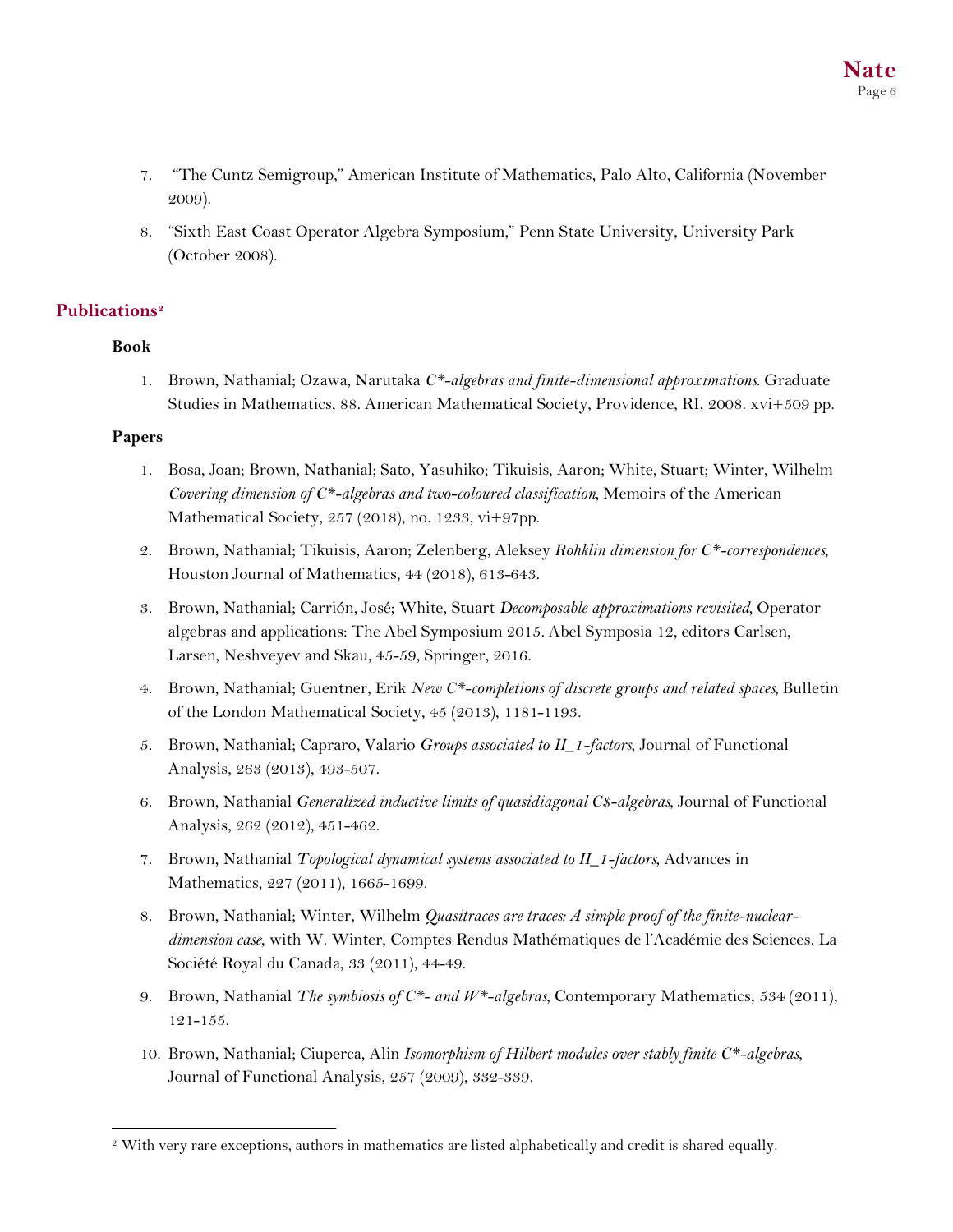- 11. Brown, Nathanial; Dykema, Kenneth; Jung, Kenley *Free entropy dimension in amalgamated free products*, Proceedings of the London Mathematical Society, 97 (2008), 339-367.
- 12. Brown, Nathanial; Perera, Francesc; Toms, Andrew *The Cuntz semigroup, the Elliott conjecture, and dimension functions on C\*-algebras*, Journal für die Reine und Angewandte Mathematik, 621 (2008), 191-211.
- 13. Brown, Nathanial; Toms, Andrew *Three Applications of the Cuntz Semigroup*, International Mathematics Research Notices 2007, 19, rnm068, 14 pages.
- 14. Brown, Nathanial *Inductive limits, unique traces and tracial rank zero*, Bulletin of the London Mathematical Society, 39 (2007), 377-383.
- 15. Brown, Nathanial *Quasidiagonality and the finite section method* Mathematics of Computation, 76 (2007), 339-360.
- 16. Brown, Nathanial *Invariant means and finite representation theory of C\*-algebras*, Memoirs of the American Mathematical Society, 184 (2006), no. 865, vi+105pp.
- 17. Brown, Nathanial *AF embeddings and the numerical computation of spectra in irrational rotation algebras*, Numerical Functional Analysis and Optimization, 27 (2006), 517--528.
- 18. Brown, Nathanial *Kazhdan's Property T and C\*-algebras*, Journal of Functional Analysis, 240 (2006), 290-296.
- 19. Brown, Nathanial *Finite free entropy and free group factors*, International Mathematics Research Notices, 28 (2005), 1709-1715.
- 20. Brown, Nathanial *Excision and a theorem of Popa*, Journal of Operator Theory, 54 (2005), 3-8.
- 21. Brown, Nathanial; Guentner, Erik *Uniform embeddings of bounded geometry spaces into reflexive Banach space*, Proceedings of the American Mathematical Society, 133 (2005), 2045-2050.
- 22. Brown, Nathanial; Dykema, Kenneth *Popa algebras in free group factors*, Journal für die Reine und Angewandte Mathematik, 573 (2004), 157-180.
- 23. Brown, Nathanial *Characterizing type I C\*-algebras via entropy*, Comptes Rendus Mathématique. Académie des Sciences. Paris. 33 (2004), 827-829.
- 24. Brown, Nathanial *Connes' embedding problem and Lance's WEP*, International Mathematics Research Notices, 10 (2004), 501-510.
- 25. Brown, Nathanial *On quasidiagonal C\*-algebras*, Operator algebras and applications, 19--64, Advanced Studies in Pure Mathematics, 38, Mathematical Society of Japan, Tokyo, (2004).
- 26. Brown, Nathanial; Dadarlat, Marius *Extensions of quasidiagonal C\*-algebras and K-theory*, Operator algebras and applications, 65--84, Advanced Studies in Pure Mathematics, 38, Mathematical Society of Japan, Tokyo,(2004).
- 27. Brown, Nathanial; Germain, Emmanuel *Dual entropy in discrete groups with amenable actions*, Ergodic Theory and Dynamical Systems, 22 (2002), 711-728.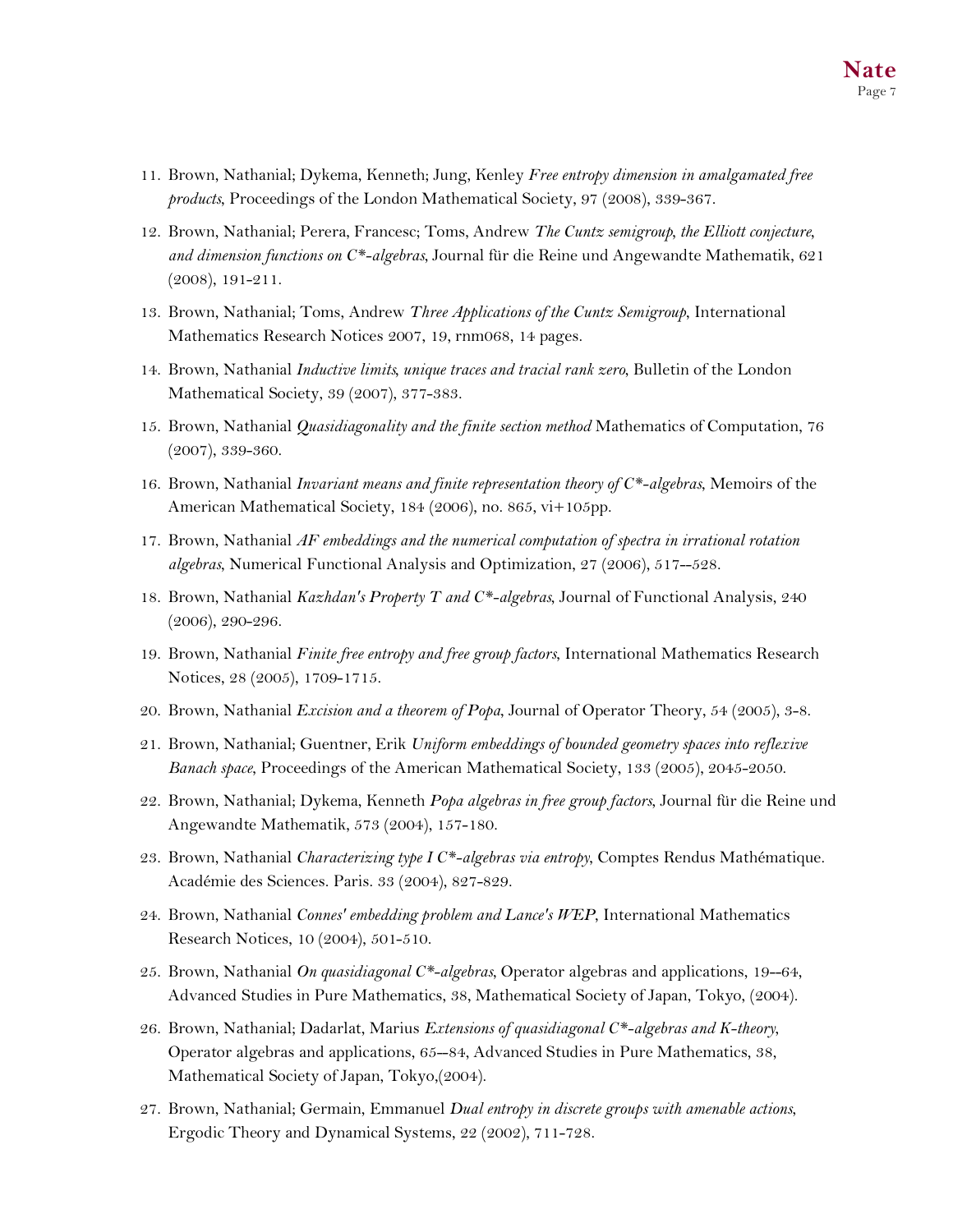- 28. Brown, Nathanial; Dykema, Kenneth; Shlyakhtenko, Dimitri *Topological entropy of free product automorphisms*, Acta Mathematica, 189 (2002), 1-35.
- 29. Brown, Nathanial; Choda, Marie *Approximation entropies in crossed products with an application to free shifts*, Pacific Journal of Mathematics, 198 (2001), 331-346.
- 30. Brown, Nathanial *Herrero's approximation problem for quasidiagonal operators*, Journal of Functional Analysis, 186 (2001), 360-365.
- 31. Brown, Nathanial *Topological entropy, embeddings and unitaries in nuclear quasidiagonal C\* algebras*, Proceedings of the American Mathematical Society, 128 (2000), 2603-2609.
- 32. Brown, Nathanial *Crossed products of UHF algebras by some amenable groups*, Hokkaido Mathematics Journal, 29 (2000), 201-211.
- 33. Brown, Nathanial *Topological entropy in exact C\*-algebras*, Mathematische Annalen, 314 (1999), 347-367.
- 34. Brown, Nathanial *AF-embeddability of crossed products of AF algebras by the integers*, Journal of Functional Analysis, 160 (1998), 150-175.
- 35. Brown, Nathanial; Dunfield, Nathan; Perry, Greg *Colorings of the plane III*, Geombinatorics, 3 (1994), 110-114.
- 36. Brown, Nathanial; Dunfield, Nathan; Perry, Greg *Colorings of the plane II*, Geombinatorics, 3 (1994), 64-74.
- 37. Brown, Nathanial; Dunfield, Nathan; Perry, Greg *Colorings of the plane I*, Geombinatorics, 3 (1993), 24-31.

### **Lectures (last 10 years)**

#### **Lecture Series**

- 1. "Nuclear C\*-algebras." Two 50-minute lectures, Virginia Operator Theory and Complex Analysis Meeting, Washington and Lee University (November 2015).
- 2. "Structure of simple, nuclear C\*-algebras." Three 50-minute lectures, Masterclass on classification, structure, amenability and regularity, University of Glasgow, Scotland (August 2014).
- 3. "Analytic approximation properties for groups." Six 45-minute lectures, Spring School on Group C\*-algebras, Ben Gurion University, Israel (March 2013).
- 4. Brown, N.P., "Groups and C\*-algebras." Three one-hour lectures at the Intensive 2-day Minicourse on Operator Algebras, Fields Institute, Toronto, Canada (December 2011).
- 5. Brown, N.P., "Nuclear dimension of C\*-algebras." Five 45-minute lectures at the Masterclass on Operator Algebras, Copenhagen University, Copenhagen, Denmark (November 2011).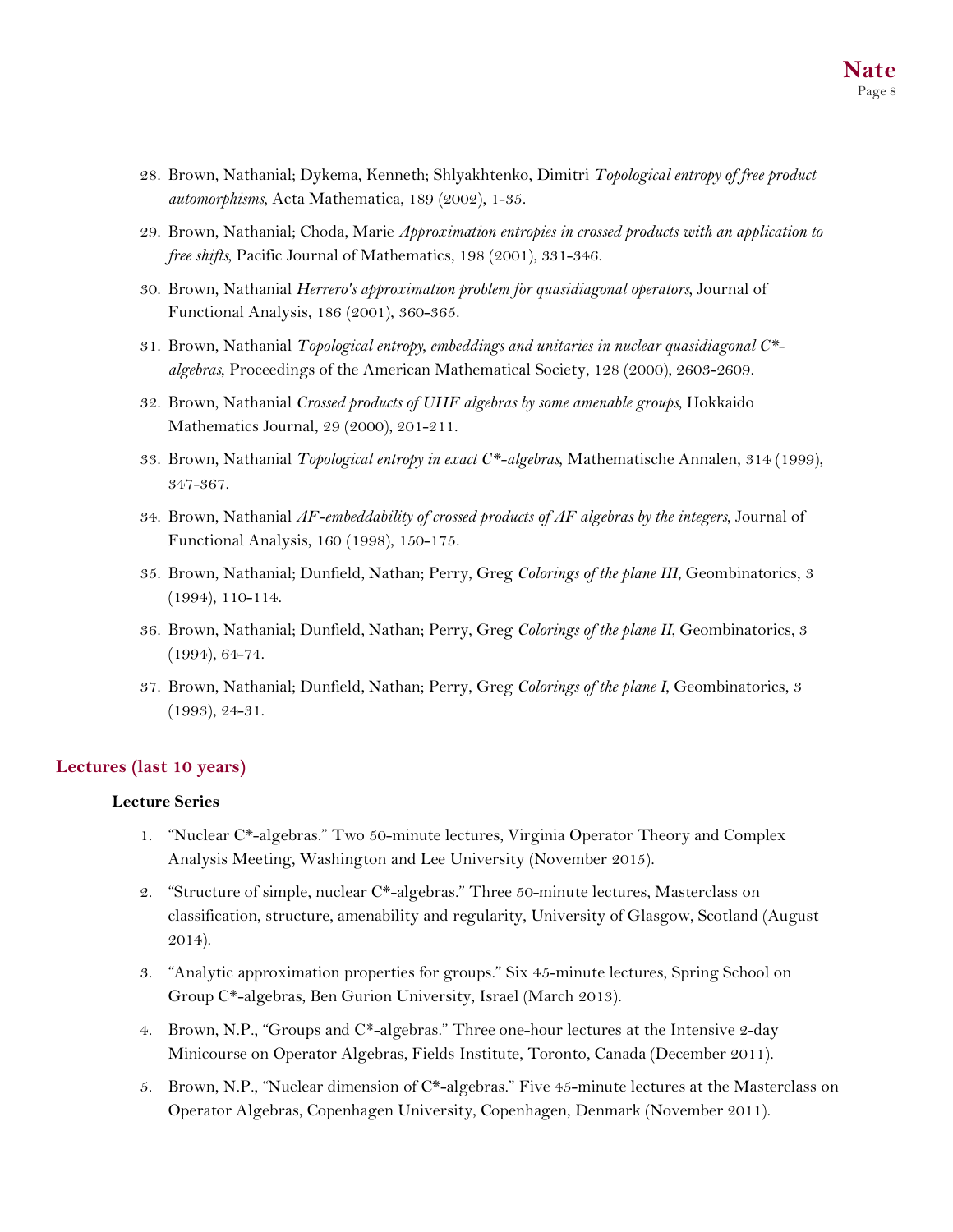- 6. Brown, N.P., "Quasidiagonality, finite dimensional approximations and operator algebras." Five 90-minute lectures at the School and Workshop on Topics in Operator Algebras and Some Applications, Universidad Complutense de Madrid, Madrid, Spain (September 2010).
- 7. Brown, N.P., "The structure of nuclear C\$^\*\$-algebras." Five one-hour lectures at the Summer School on Operator Algebras and Non-commutative Geometry, University of Victoria, Victoria, British Columbia, Canada (June 2010).
- 8. Brown, N.P., "Amenable actions, C\*-crossed products and applications to von Neumann algebras." Three 50-minute lectures at the Concentration Week in Operator Algebras, Dynamics and Classification, Texas A\&M University, College Station, Texas (August 2008).
- 9. Brown, N.P., "Amenability, hyperbolic groups and operator algebras." Three 90-minute lectures at the summer school Aspects of Operator Algebras and Applications, Universidad International Menéndex Pelayo, Santander, Spain (July 2008).
- 10. Brown, N.P., "C\*-approximation theory." Three one-hour lectures at the Simposium Análisis y Física Matemática 2008, Universisdad Autónoma del Estado de Hidalgo, Pachuca, Mexico (January 2008).
- 11. Brown, N.P., "Three applications of exactness and quasidiagonality". Three two-hour lectures at Seoul National University, Seoul, South Korea, (June 2007).

# **Colloquia**

- 1. "Elliott's Classification Program." Dartmouth College Mathematics Colloquium (October 2017).
- 2. "Nuclear C\*-algebras." University of Virginia Mathematics Colloquium (November 2015).
- 3. "The structure of simple operator algebras." Dartmouth College Mathematics Colloquium, Hanover, New Hampshire (October 2013).
- 4. "Classification of operator algebras: past, present and future." Purdue University Mathematics Colloquium, West Lafayette, Indiana (January 2011).
- 5. "Approximation theory and operator algebras", Queen's University, Kingston, Ontario, Canada (January 2009).
- 6. "C\*-approximation theory." University of Waterloo Mathematics Colloquium, Waterloo, Ontario, Canada (January 2007).

# **Invited Conference Talks**

- 1. "Roadmaps and Analogies." Symposium on K-theory and Noncommutative Topology, University of Puerto Rico, San Juan, Puerto Rico (October 2018).
- 2. "Noncommutative Topological Dimension." Wabash Mini-Conference, Indiana University-Purdue University at Indianapolis, Indianapolis, Indiana (September 2018).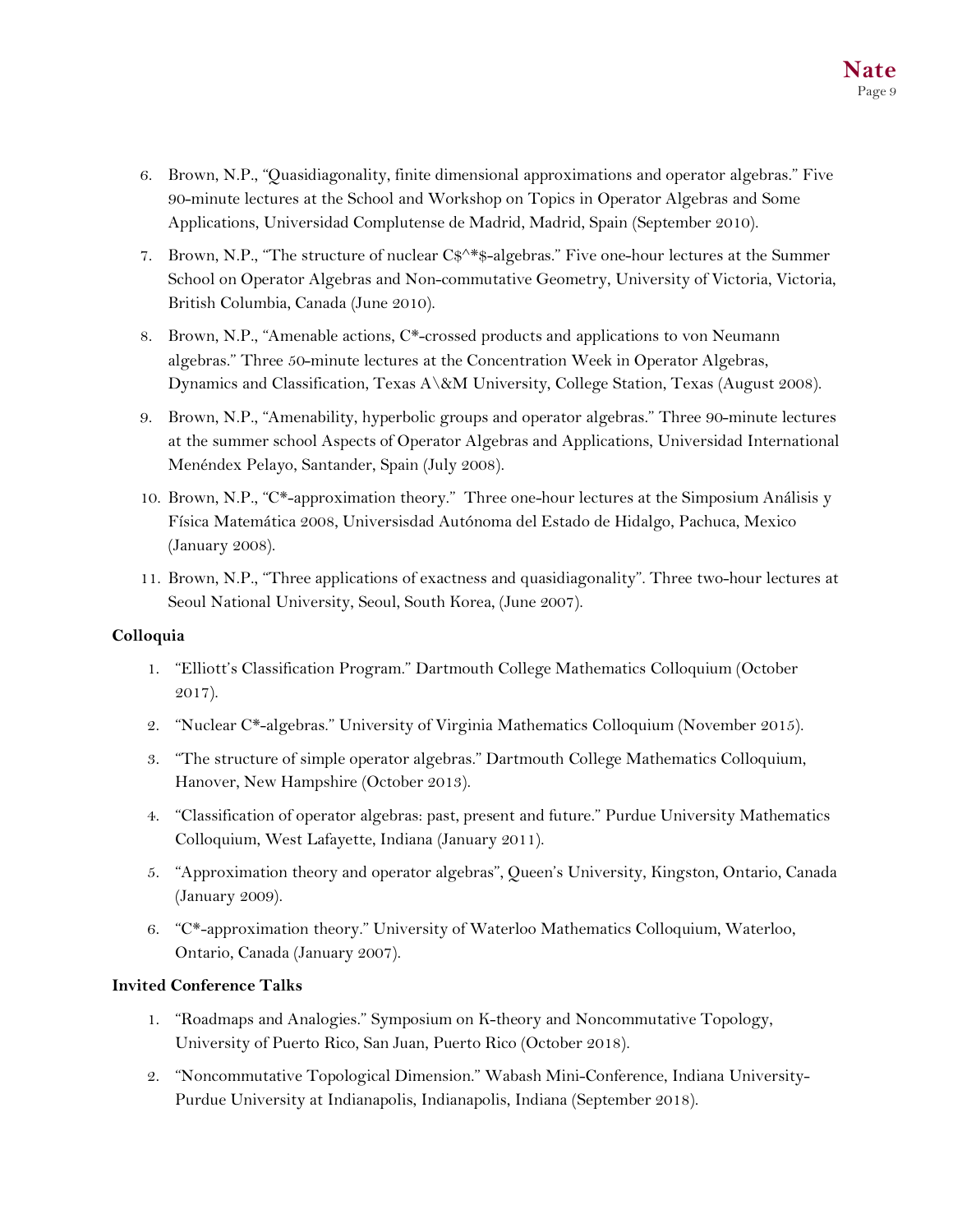- 3. "Simple C\*-algebras and Topological Dimension." 50th Anniversary of the Northern British Functional Analysis Seminar, International Centre for Mathematical Sciences, Edinburgh, Scotland (April 2018).
- 4. "The K-Computability Project." Workshop on Computability of K-theory for C\*-algebras, Texas A&M University, College Station, Texas (February 2018).
- 5. "Nuclear C\*-algebras and Analogies." Great Plains Operator Algebras Symposium, Texas Christian University, Fort Worth, Texas (May 2017).
- 6. "The K-computability Project." Focused Research Group Steering Committee, University of Hawaii, Honolulu, Hawaii (November 2016).
- 7. "The obstinate audacity of George Elliott." Canadian Operator Algebra Symposium, University of Waterloo, Waterloo, Canada (June 2015).
- 8. "Operator algebras: an overview." Special week on operator algebras, East China Normal University, Shanghai, China (March 2015)
- 9. "The Toms-Winter conjecture." Special week on operator algebras, East China Normal University, Shanghai, China (March 2015).
- 10. "Toms-Winter conjecture." East Coast Operator Algebra Symposium, Fields Institute, Toronto (October 2014).
- 11. "The structure of simple operator algebras." AMS special session on Classification Problems in Operator Algebras, Baltimore, Maryland (January 2014).
- 12. "Structure of simple operator algebras." Canadian Operator Algebra Symposium, Fields Institute, Toronto (May 2013).
- 13. "Nuclear dimension vs. decomposition rank." Workshop on C\*-algebras and Noncommutative Dynamics, Ben Gurion University, Israel (March 2013).
- 14. "The structure of simple operator algebras." Special week on operator algebras, East China Normal University, Shanghai, China (June 2012).
- 15. "Analogies in the structure of  $W^*$  and  $C^*$ -algebras."  $C^*$ -algebras and index theory, American Mathematical Society regional meeting, University of Hawaii, Honolulu (March 2012).
- 16. "Dynamical systems associated to II\_1-factors." Canadian Mathematical Society Winter Meeting, Toronto, Canada (December 2011).
- 17. "Dynamical systems associated to II\$\_1\$-factors." Workshop in honor of Kirchberg's 65th birthday, Copenhagen University, Copenhagen, Denmark (November 2011).
- 18. "New C\*-completions of groups and related spaces." Conference on C\*-algebras and related topics, Research Institute Mathematical Sciences, Kyoto University, Kyoto, Japan (September 2011).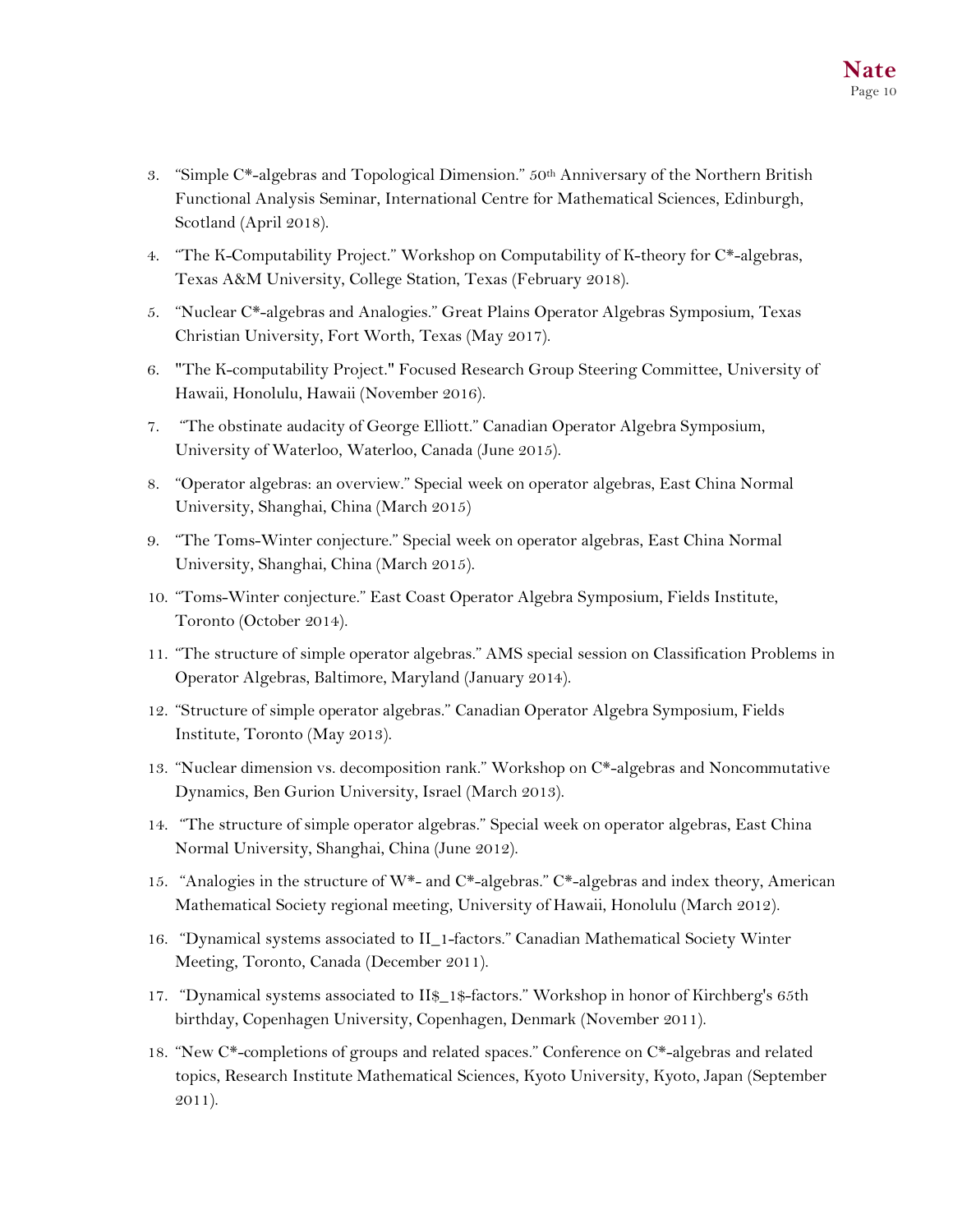- 19. "Analogies in the structure of  $C^*$  and W<sup>\*</sup>-algebras." Conference on Structure and Classification of C\*-algebras, Centre de Recerca Matematica, Barcelona, Spain (June 2011).
- 20. "Dynamical systems associated to finite factors." London Mathematical Society Midlands Workshop on C\*-algebras, University of Nottingham, Nottingham, United Kingdom (September 2010).
- 21. "Fundamental facts about nuclear C\$^\*\$-algebras. C\*-algebren, Mathematisches Forschungsinstitut Oberwolfach, Oberwolfach, Germany (March 2010).
- 22. "Embeddings into R^\omega." Von Neumann algebras and group actions, University of Copenhagen, Copenhagen, Denmark (January 2010).
- 23. "The definitions of the Cuntz semigroup." Workshop on the Cuntz Semigroup, American Institute of Mathematics, Palo Alto, California (November 2009).
- 24. "The Cuntz Semigroup." 37th Canadian Symposium on Operator Algebras and Their Applications, University of Regina, Regina, Saskatchewan, Canada (May 2009).
- 25. "Classifying Hilbert modules." AMS Spring Central Sectional Meeting, University of Illinois at Champaign-Urbana, Urbana, Illinois (March 2009).
- 26. "Hilbert modules and the Cuntz semigroup." Winter Meeting of the Canadian Mathematical Society, Ottawa, Ontario (December 2008).
- 27. "Hilbert modules and the Cuntz semigroup." Summer Informal Regional Functional Analysis Seminar, Texas A&M University, College Station, Texas (August 2008).
- 28. "The Cuntz semigroup." 36th Canadian Symposium on Operator Algebras and Their Applications, University of Toronto, Toronto, Ontario, Canada (May 2008).
- 29. "Metric spaces associated to embeddable factors." Fields Workshop around Connes' Embedding Problem, University of Ottawa, Ottawa, Ontario, Canada (May 2008).
- 30. "Connes' embedding problem: an introduction." Fields Workshop around Connes' Embedding Problem, University of Ottawa, Ottawa, Ontario, Canada (May 2008).
- 31. "Function representation of the Cuntz semigroup." International Conference on Operator Algebras and Applications, Marrakech, Morocco (April 2008).
- 32. "Metric spaces associated to tracial C\*-algebras." Workshop on the Structure of C\*-algebras, Fields Institute, Toronto, Ontario, Canada (November 2007).
- 33. "Embeddings into R^\omega." Workshop on von Neumann algebras, Fields Institute, Toronto, Ontario, Canada (October 2007).
- 34. "Toward the C\*-classification of classical dynamical systems." Workshop on Noncommutative Dynamics and Applications, Fields Institute, Toronto, Ontario, Canada (July 2007).
- 35. "Revisiting Elliott's Classification Program." Korea Operator Theory and Its Applications Conference, Hanyang University, Seoul, South Korea (June 2007).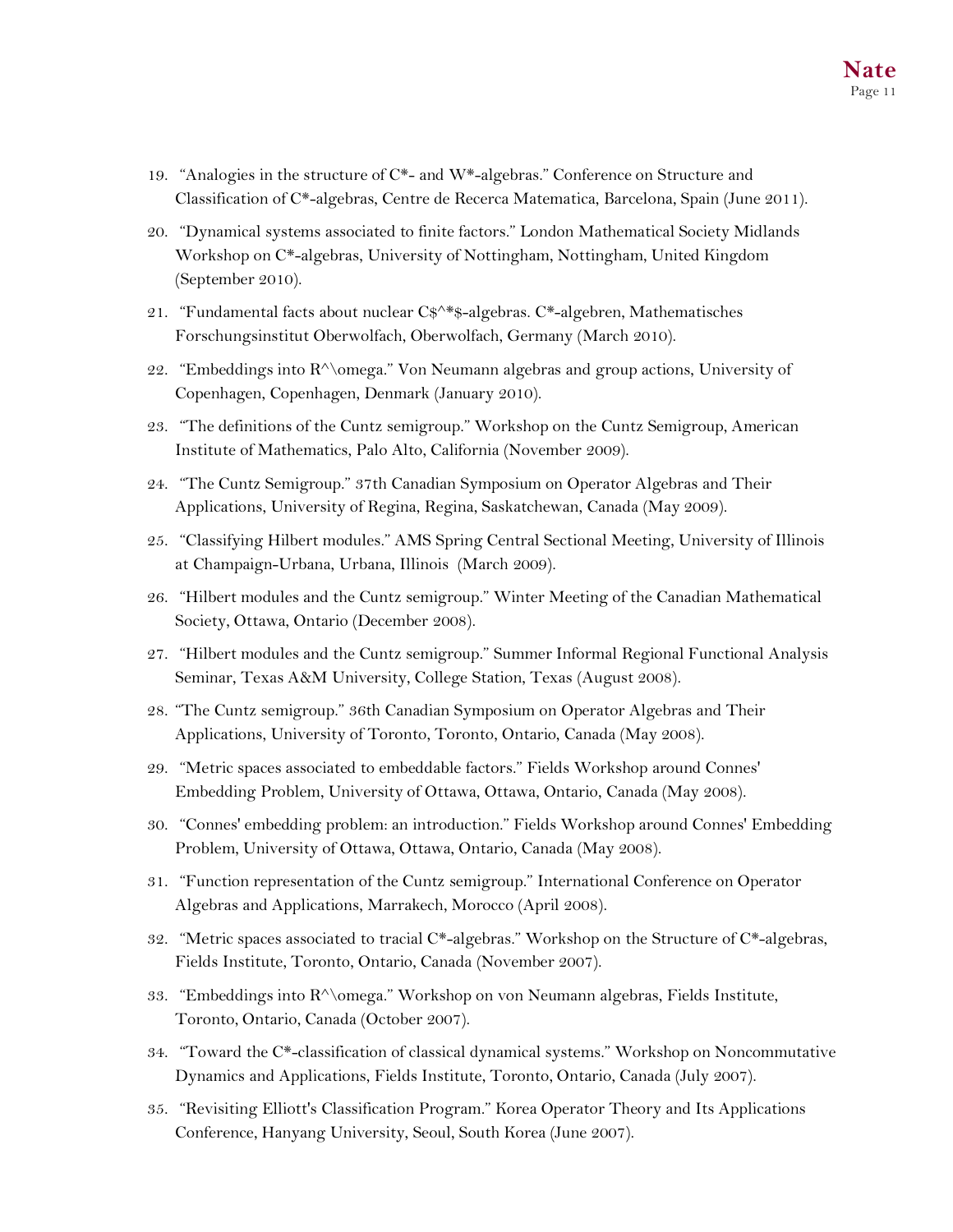- 36. "Classification via the Cuntz Semigroup." C\*-Algebras and their Invariants, Centre de Recerca Matematica, Universitat Autonoma de Barcelona, Bellaterra, Spain (June 2007).
- 37. "Applications of the Cuntz Semigroup." American Mathematical Society Sectional Meeting, University of Arizona, Tucson, Arizona (April 2007).
- 38. "The Cuntz Semigroup." Operator Algebras and Related Fields, Combined Japan-US and West Coast Operator Algebra Seminar, University of Hawaii, Honolulu, Hawaii (January 2007).

### **Invited Seminar Talks**

- 1. "Quantitative E-theory." Operator Algebras Seminar, Purdue University, Indiana (September 2018).
- 2. "The K-Computability Project." Centre de Reserca Matematica Seminar, Autonomous Univeristy of Barcelona, Spain (April 2017).
- 3. "Structure of simple nuclear C\*-algebras." Functional Analysis Seminar, Dartmouth College (October 2015).
- 4. "The Toms-Winter Conjecture." C\*-seminar, Autonomous University of Barcelona, Spain (March 2013).
- 5. "Groups associated to II\_1-factors." Noncommutative geometry seminar, Fudan University, Shanghai, China (June 2012).
- 6. "New C\*-completions of groups and related spaces." C\*-algebra seminar, Arizona State University, Tempe, Arizona (April 2011).
- 7. "New C\*-completions of groups and related spaces." C\*-algebra seminar, University of Rome "Tor Vergata", Rome, Italy (March 2011).
- 8. "New C\*-completions of groups and related spaces." C\*-algebra seminar, Centre de Recerca Matematica, Barcelona, Spain (March 2011).
- 9. "New C\*-completions of groups." C\*-algebra seminar, Purdue University, West Lafayette, Indiana (January 2011).
- 10. "C\*-algebras and a-T-menability." C\*-algebra seminar, University of California at Los Angeles, Los Angeles, California (June 2010).
- 11. "Generalized inductive limits of quasidiagonal C\*-algebras." C\*-algebra seminar, University of Nottingham, Nottingham, England (February 2010).
- 12. "Classifying Hilbert modules." Noncommutative geometry seminar, Vanderbilt University, Nashville, Tennessee (February 2009).
- 13. "Approximation theory and operator algebras." Queen's University Mathematics Colloquium, Kingston, Ontario, Canada (January 2009).
- 14. "Applications of the Cuntz Semigroup." C\*-algebra seminar, State University of New York, Buffalo, New York (March 2007).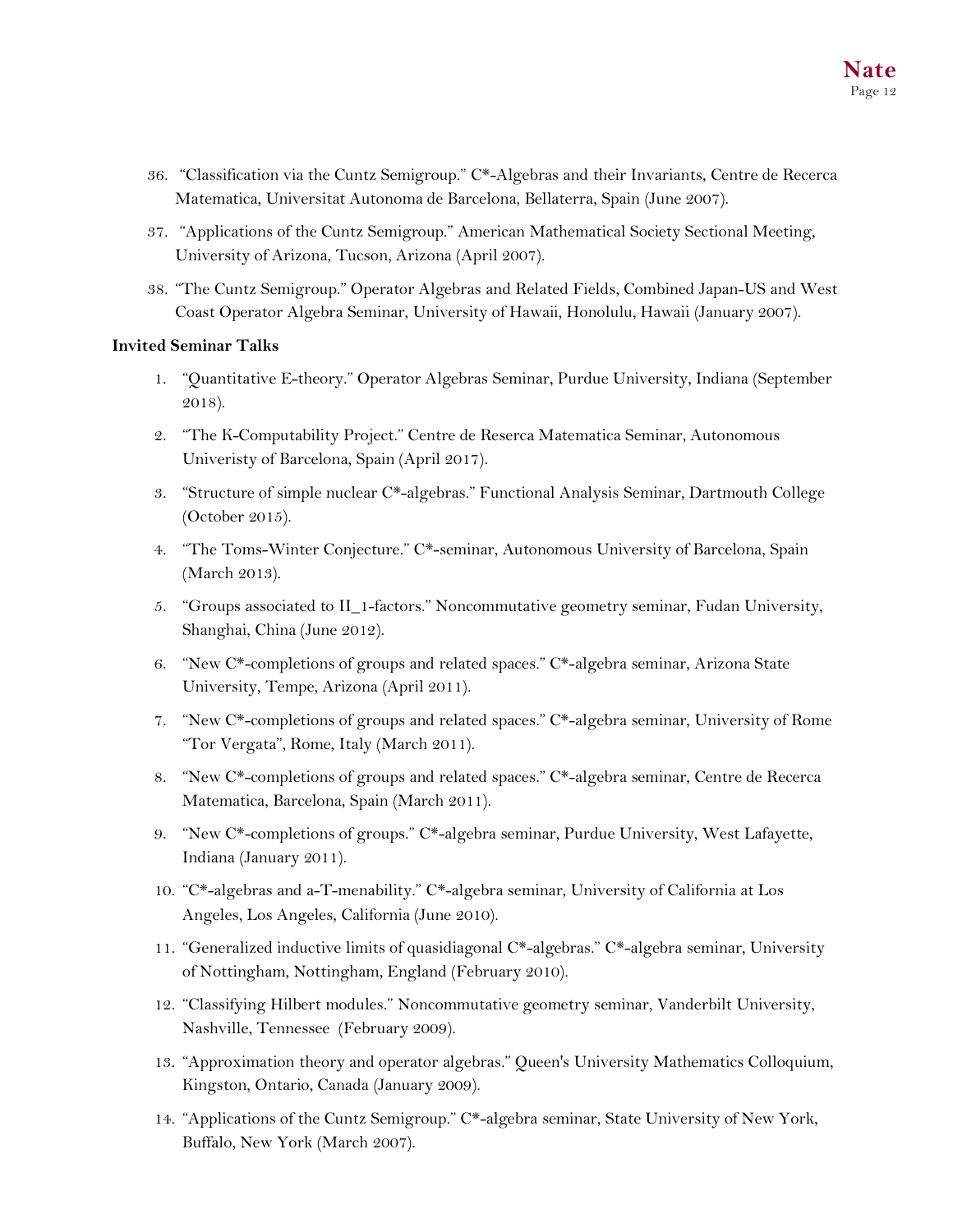- 15. "Applications of finite-dimensional  $C^*$ -approximation theory." United States Naval Academy Mathematics Colloquium, Annapolis, Maryland (March 2007).
- 16. "The Cuntz Semigroup." C\*-algebra seminar, University of Waterloo, Waterloo, Ontario, Canada (January 2007).

#### **Outreach**

- 1. "Math People," Penn State Math Club, State College (October 2018).
- 2. "The Bizarre World of Math," GEM seminar, Mount Nittany Middle School, State College (October 2018).
- 3. "Weapons of Math Destruction," Penn State Math Club (October 2017)
- 4. "Diversity in STEM video challenge," Penn State Math Club, Penn State University (October 2016).
- 5. "Gravity. Waves!" Gem Seminar, Park Forest Middle School, State College (March 2016).
- 6. "What is dimension?" Penn State Math Club, Penn State University (February 2016).
- 7. "Introduction to Operator Algebras," Penn State Math Club, Penn State University (November 2015).
- 8. "Bizarre Math Facts," Greg Somer's Advanced Math Class, State College High School, State College (May 2015).
- 9. "Scales of the Universe," GEM Seminar, Park Forest Middle School, State College (January 2015).
- 10. "Our Amazing Universe," Laurie Sigel's Variety Workshop, Delta Middle School, State College (January 2015).
- 11. "On Cantor's Theorem," GEM Seminar, Mount Nittany Middle School, State College (December 2014).
- 12. "Our Amazing Universe," GEM Seminar, Park Forest Middle School, State College (April 2014).
- 13. "The Really Big and Really Small," 3rd grade class at Friends School, State College (March 2014).
- 14. "Frontiers of Neuroscience," middle school science class at Friends School, State College (March 2014).
- 15. "Cowlicks, fingerprints, singularities, topology and more!" GEM seminar, Mount Nittany Middle School, State College (January 2013).
- 16. "Our Awesome Universe," middle school science class at Friends School, State College (May 2013).